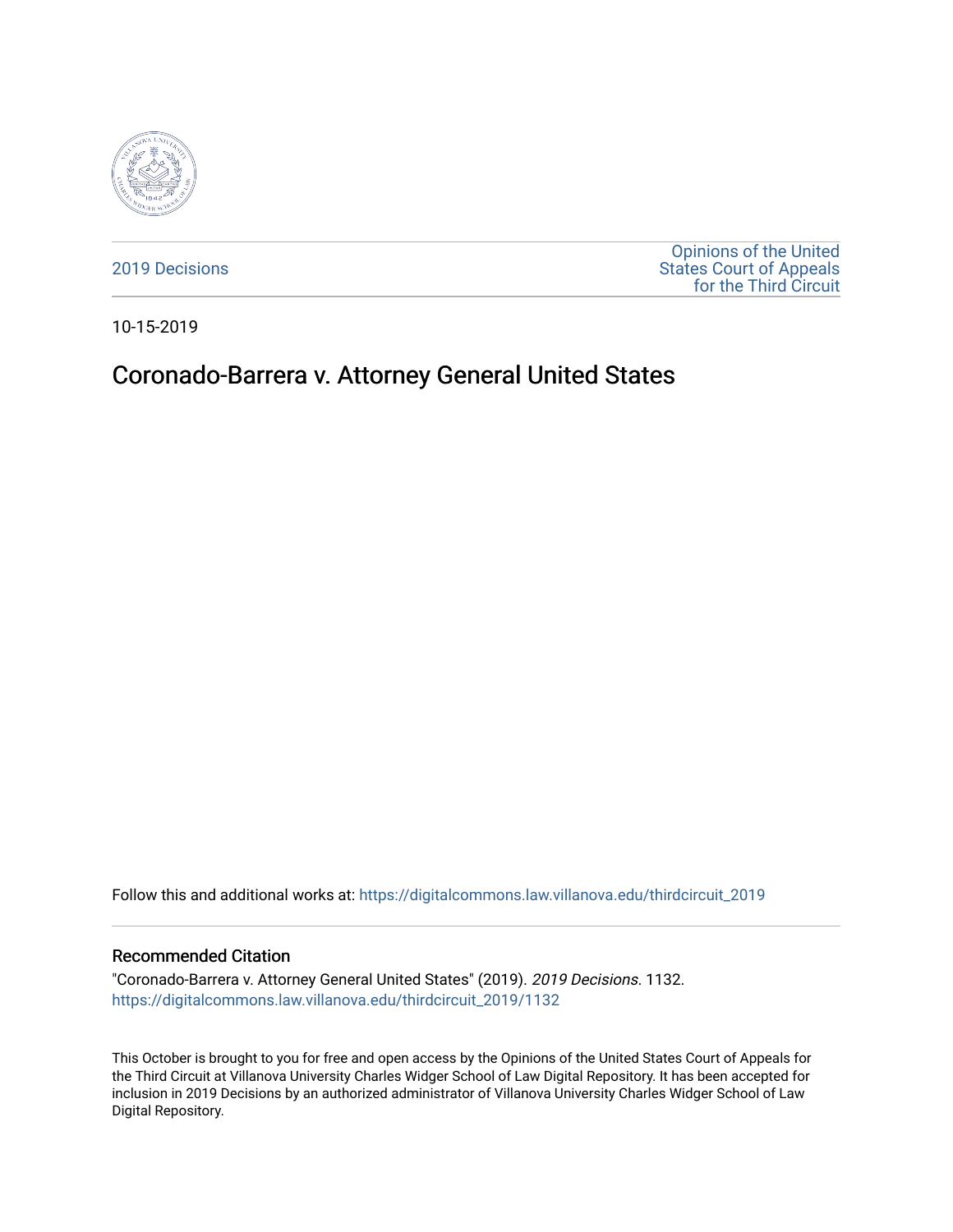## **NOT PRECEDENTIAL**

## UNITED STATES COURT OF APPEALS FOR THE THIRD CIRCUIT

\_\_\_\_\_\_\_\_\_\_\_\_\_

No. 18-3446 \_\_\_\_\_\_\_\_\_\_\_\_\_

# ALICIA GUILLERMINA CORONADO-BARRERA, Petitioner

v.

ATTORNEY GENERAL UNITED STATES OF AMERICA, Respondent

\_\_\_\_\_\_\_\_\_\_\_\_\_\_

On Petition for Review from an Order of the Board of Immigration Appeals (Board No. A200-239-874) Immigration Judge: Ramin Rastegar

\_\_\_\_\_\_\_\_\_\_\_\_\_\_

Submitted Pursuant to Third Circuit L.A.R. 34.1(a) September 12, 2019

Before: CHAGARES, JORDAN, and RESTREPO, *Circuit Judges*.

(Filed: October 15, 2019) \_\_\_\_\_\_\_\_\_\_\_\_\_\_

> OPINION\* \_\_\_\_\_\_\_\_\_\_\_\_\_\_

 $*$  This disposition is not an opinion of the full Court and, pursuant to I.O.P. 5.7, does not constitute binding precedent.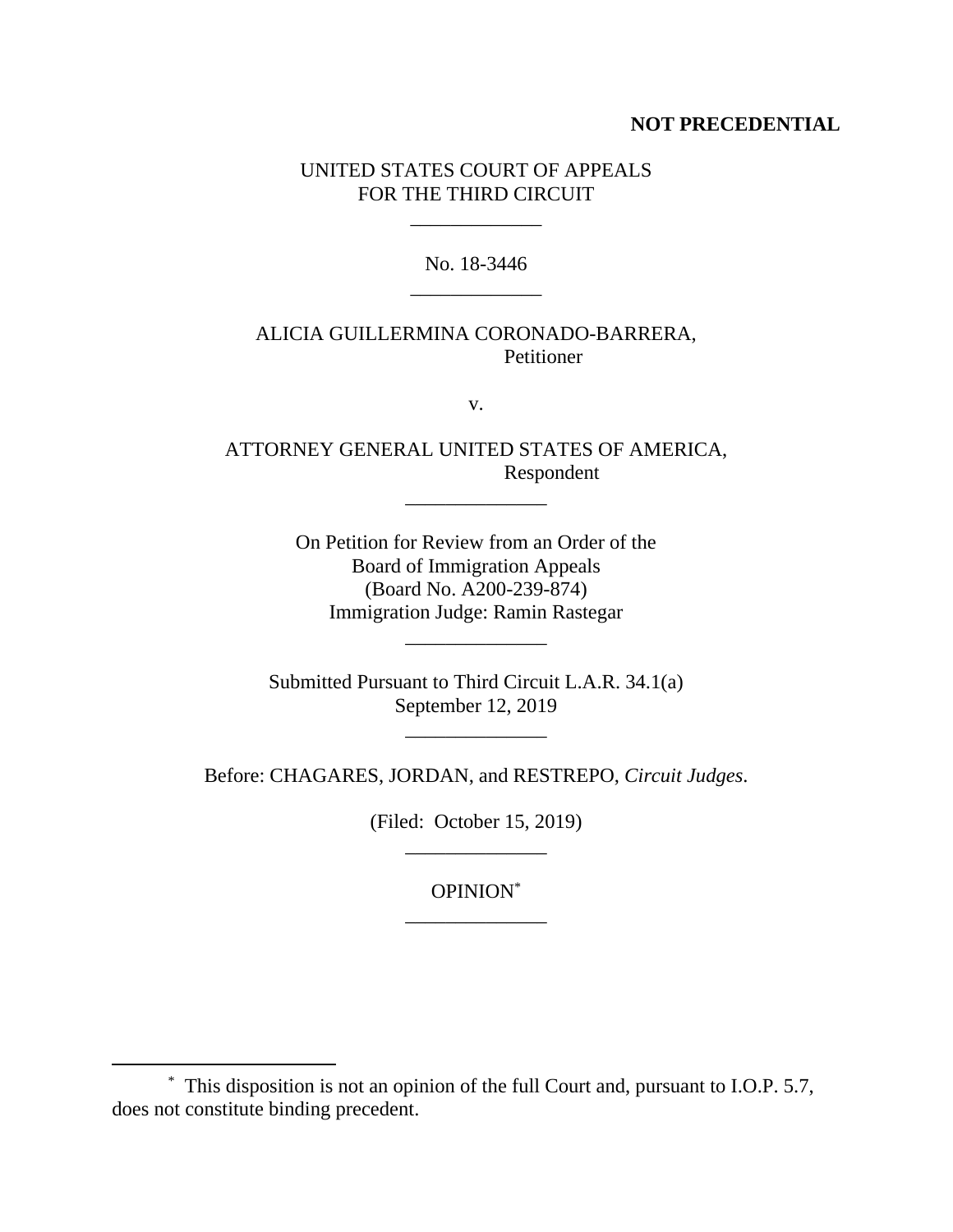#### RESTREPO, *Circuit Judge*.

Petitioner Alicia Guillermina Coronado-Barrera seeks review of a final order issued by the Board of Immigration Appeals ("BIA"). The BIA affirmed the Immigration Judge's ("IJ") denial of Petitioner's application for asylum, withholding of removal, and relief pursuant to the Convention Against Torture ("CAT"). The IJ found that Petitioner did not meet her burden to establish eligibility for asylum, withholding of removal, or CAT relief. We will deny the petition for review.

## **I.**

Petitioner is a native and citizen of Guatemala. On August 1, 2011, she entered the United States with her brother. The Department of Homeland Security issued Petitioner a Notice to Appear ("NTA") three days later. Petitioner admitted to the factual allegations in the NTA and conceded removability at a March 30, 2012 Master Calendar Hearing. That same day, she applied for asylum, withholding of removal, and CAT relief.

Petitioner appeared at the Newark Immigration Court on May 11, 2017 for an Individual Merits Hearing. She testified that she was fearful of returning to Guatemala due to harm her family allegedly suffered at the hands of members of the Castaneda family. On March 13, 2007, Castaneda family members allegedly murdered Petitioner's father. Petitioner's brother was shot at in March or May 2011 by an unknown person. Between 2012 and 2016, Petitioner's uncle and two cousins were murdered by unidentified individuals. One of Petitioner's classmates—who was also a neighbor of the Castaneda family—asked Petitioner where she lives and told her of rumors that the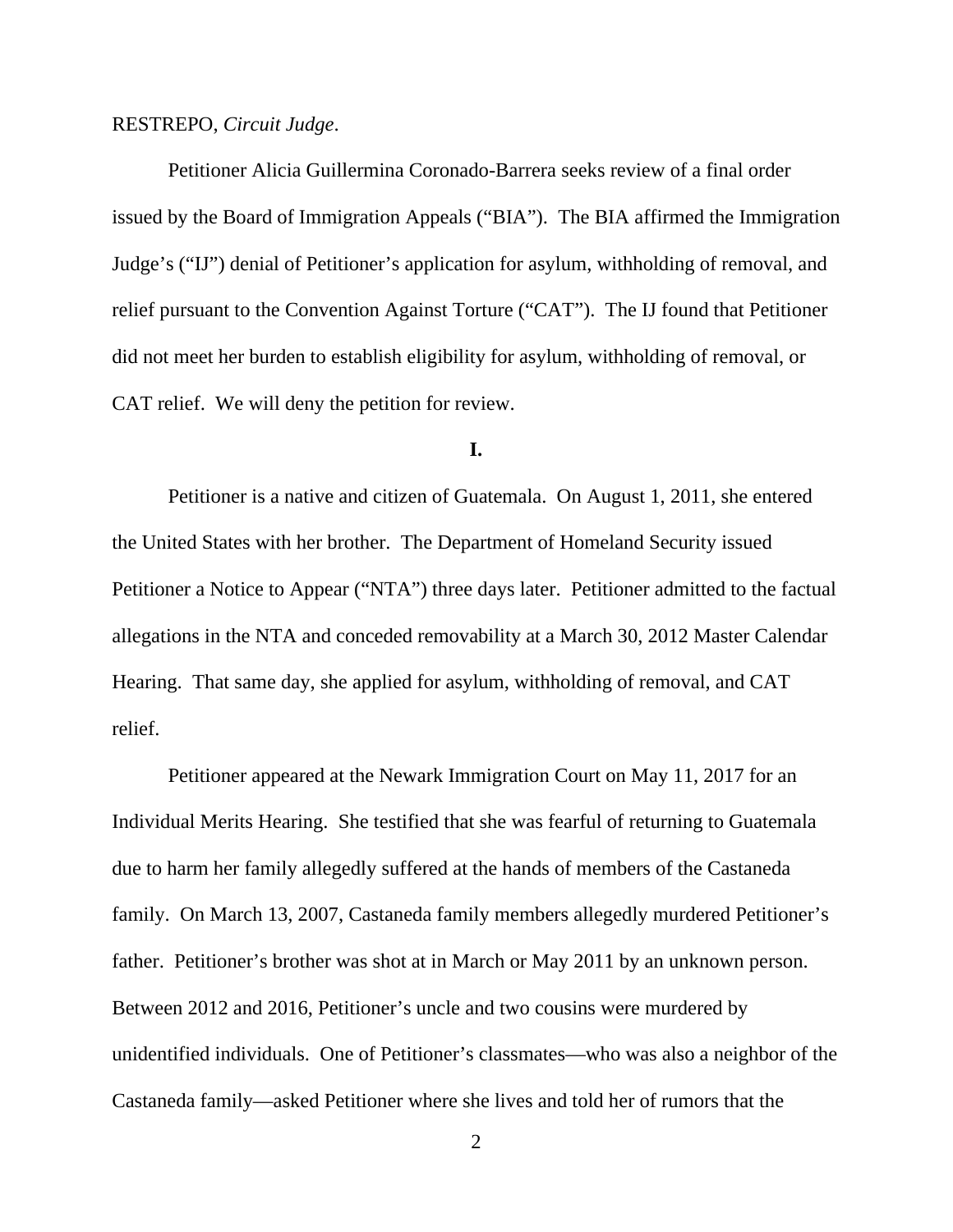"Castaneda family wants to get even with her because they suspect that she was involved in the death of their family members." A.R. 19.

Towards the end of the Individual Merits Hearing, the IJ asked Petitioner why she did not secure corroboration from her brother, mother, aunts, cousin, or any other immediate family members. She acknowledged not obtaining statements or affidavits from these family members and provided no indication on whether she could obtain the requested corroboration. The IJ closed the hearing by indicating that "[t]here will be no more hearings" and he would "issue a written decision within 60 to 90 days" after "further review[ing] [Petitioner's] testimony and the documents in the record." A.R. 217.

In a written decision dated October 16, 2017, the IJ found that Petitioner was credible but did not provide sufficient corroboration of her claim. Petitioner's reasons for failing to provide letters or affidavits from family members were determined to be inadequate. Petitioner filed a Notice of Appeal to the BIA on November 16, 2017. The BIA affirmed the IJ's corroboration finding in an October 5, 2018 opinion and added that Petitioner "has not contested [the IJ's corroboration] finding on appeal." A.R. 3. Petitioner filed this petition for review on November 2, 2018.

#### **II.**

The BIA had appellate jurisdiction to review the IJ's decision, and we have jurisdiction over the BIA's final order.  $8 \text{ U.S.C.}$   $\S 1252(a)(1)$ ;  $8 \text{ C.F.R.}$   $\S 1003.1(b)$ . We typically only review the BIA's final order. *See Abdulai v. Ashcroft*, 239 F.3d 542, 548– 49 (3d Cir. 2001). However, "when the BIA both adopts the findings of the IJ and discusses some of the bases for the IJ's decision, we have authority to review the

3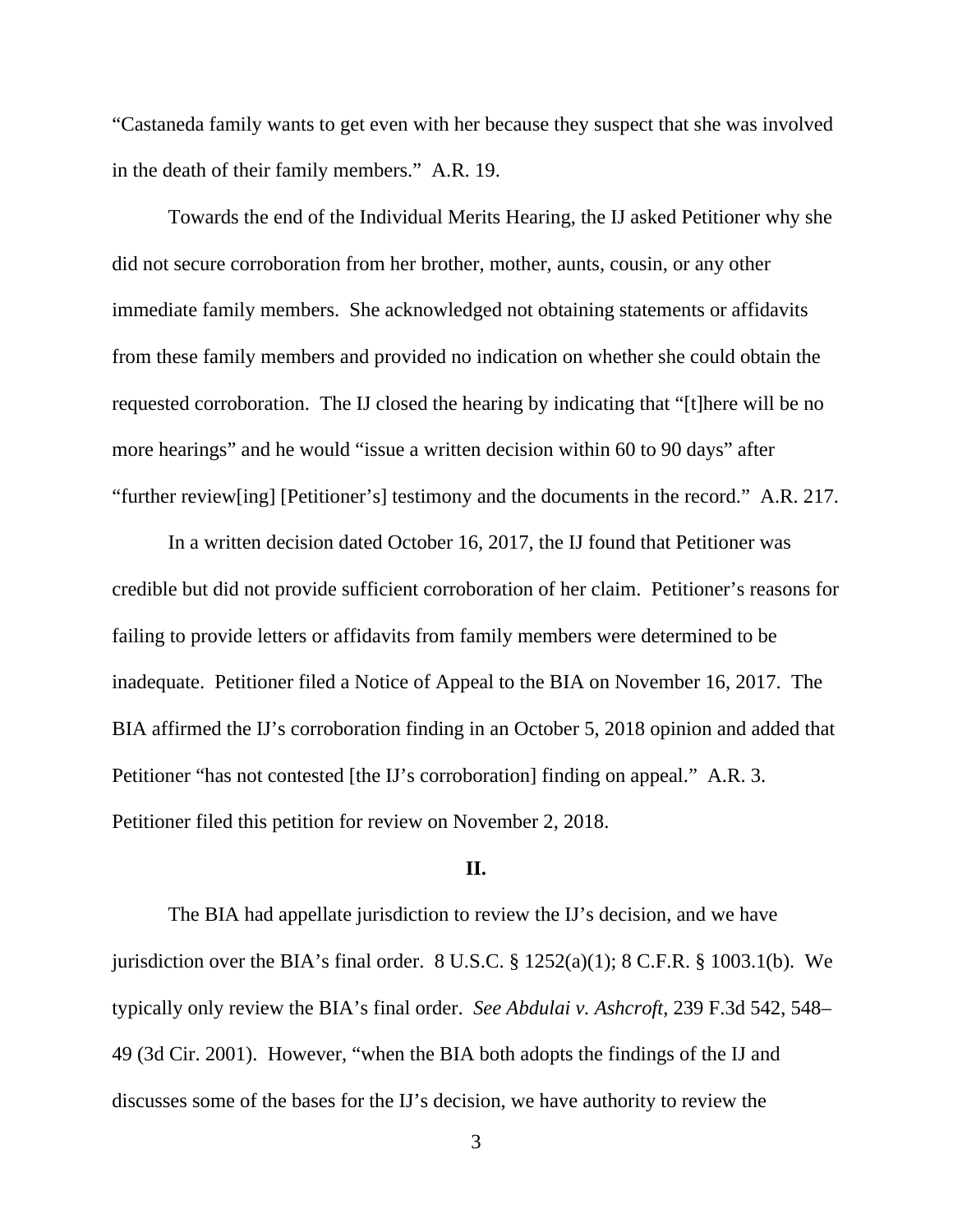decisions of the IJ and the BIA." *He Chun Chen v. Ashcroft*, 376 F.3d 215, 222 (3d Cir. 2004). Here, we review both the BIA and IJ's decisions because the BIA affirmed the IJ and discussed the IJ's findings.

We review questions of law *de novo* and findings of fact for substantial evidence. *Quao Lin Dong v. Att'y Gen.*, 638 F.3d 223, 227–28 (3d Cir. 2011). We adopted a threepart inquiry to determine whether corroboration is required: (1) identify facts for which it is reasonable to expect corroboration; (2) review whether the applicant provided necessary corroboration; and (3) determine whether the applicant adequately explained any absent corroboration. *Toure v. Att'y Gen.*, 443 F.3d 310, 323 (3d Cir. 2006). To reverse a corroboration finding, we must determine that "a reasonable trier of fact is compelled to conclude that such corroborating evidence is unavailable." 8 U.S.C. §  $1252(b)(4)$ .

### **III.<sup>1</sup>**

We first address whether Petitioner waived challenging the corroboration finding. We review the BIA's final order only if Petitioner "has exhausted all administrative

<sup>&</sup>lt;u>1</u> <sup>1</sup> Petitioner challenges the IJ's denial of her application for asylum, withholding of removal, and CAT relief. We are not persuaded by her arguments. Petitioner waived her CAT and withholding claims by not raising them in her Notice of Appeal to the BIA. *Castro v. Att'y Gen.*, 671 F.3d 356, 365 (3d Cir. 2012) ("A petitioner's failure to exhaust an issue by presenting it to the BIA deprives us of jurisdiction to consider that issue.").

Moreover, Petitioner testified that members of the Castaneda family have not threatened her, she is unaware of whether they threatened her family, and she does not know if anyone from the Castaneda family has ever harmed her family. As such, we are unconvinced that the record compels a finding contrary to that reached by the BIA as to asylum. *Gao v. Ashcroft*, 299 F.2d 266, 272 (3d Cir. 2002) ("Whether an asylum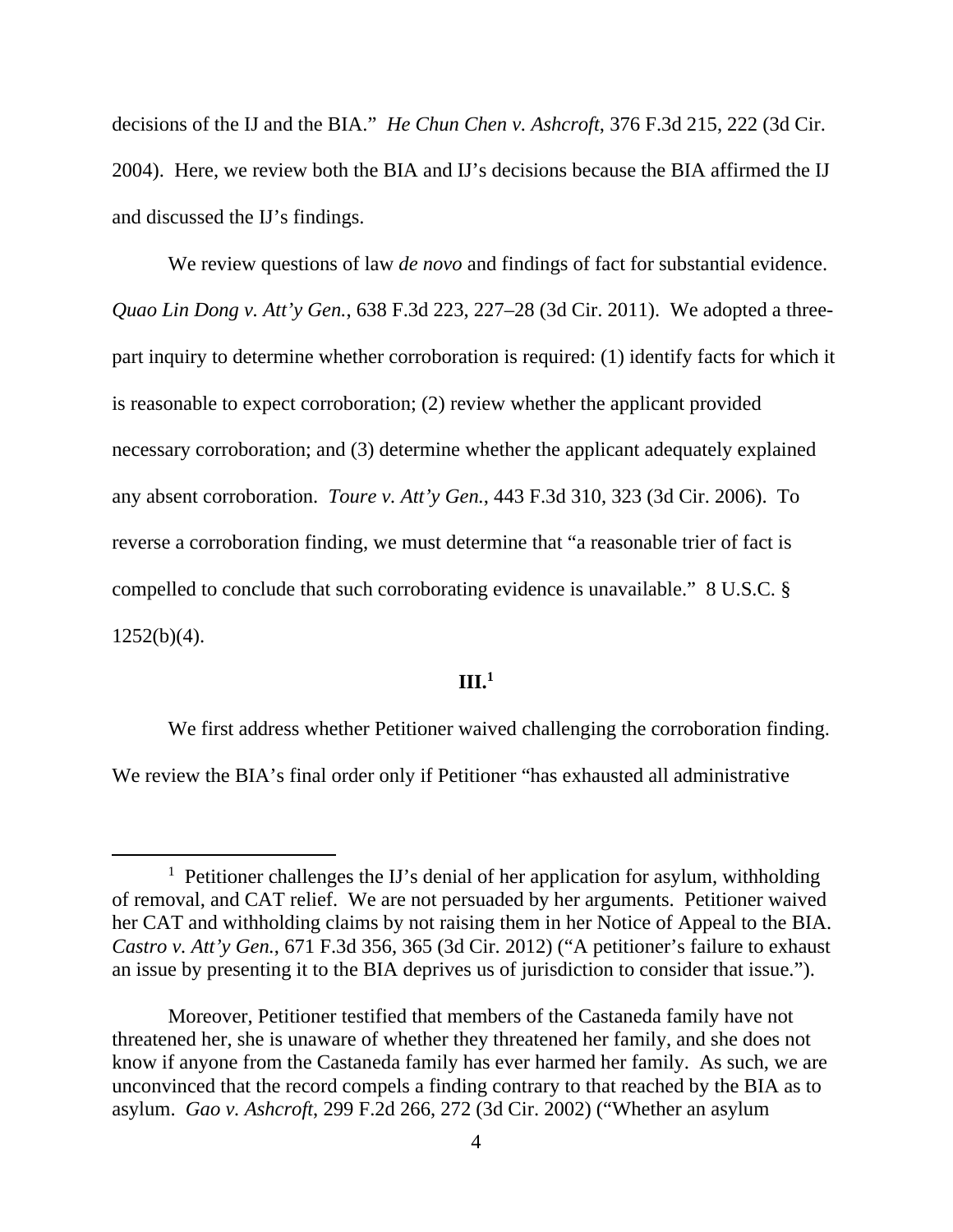remedies available" to her. 8 U.S.C. § 1252(d)(1). Petitioner is "not required to unambiguously raise the IJ's failure to follow the three steps of the [corroboration] inquiry." *Luziga v. Att'y Gen.*, — F.3d —, 2019 WL 4197543, at \*8 (3d Cir. Sept. 5, 2019) (characterizing this as a liberal approach to exhaustion). All that is needed is for Petitioner to put the BIA on notice of the issue being raised. *Id.* 

Petitioner raised the IJ's corroboration finding in her Notice of Appeal to the BIA. She argued that the IJ "misapplied the corroboration requirements of the REAL ID Act by finding her credible yet discounting her explanations for missing affidavits from family members." A.R. 10. While Petitioner did not separately brief the IJ's corroboration finding, raising an issue in a Notice of Appeal without a supporting brief is sufficient as long as the claim is not overly complex. *Yan Lan Wu v. Ashcroft*, 393 F.3d 418, 422 (3d Cir. 2005). Thus, we have jurisdiction to consider Petitioner's claims as to corroboration.

Petitioner next argues that the IJ did not provide advance notice of required corroboration to sustain her burden of proof. Relying on *Matter of L-A-C-*, 26 I. & N. Dec. 516 (BIA 2015), the IJ determined that "IJs are not required to give . . . advance notice of specific corroborating evidence necessary." A.R. 23. That is contrary to the law of this Circuit. *Saravia*, 905 F.3d at 733–34 (characterizing the IJ's reliance on *Matter of L-A-C-* as "[c]ontrary to our established precedent" requiring advance notice); *Sandie v. Att'y Gen.*, 562 F.3d 246, 253 (3d Cir. 2009); *Chukwu v. Att'y Gen.*, 484 F.3d

 $\overline{a}$ 

applicant has demonstrated past persecution or a well-founded fear of future persecution is a factual determination reviewed under the substantial evidence standard.").